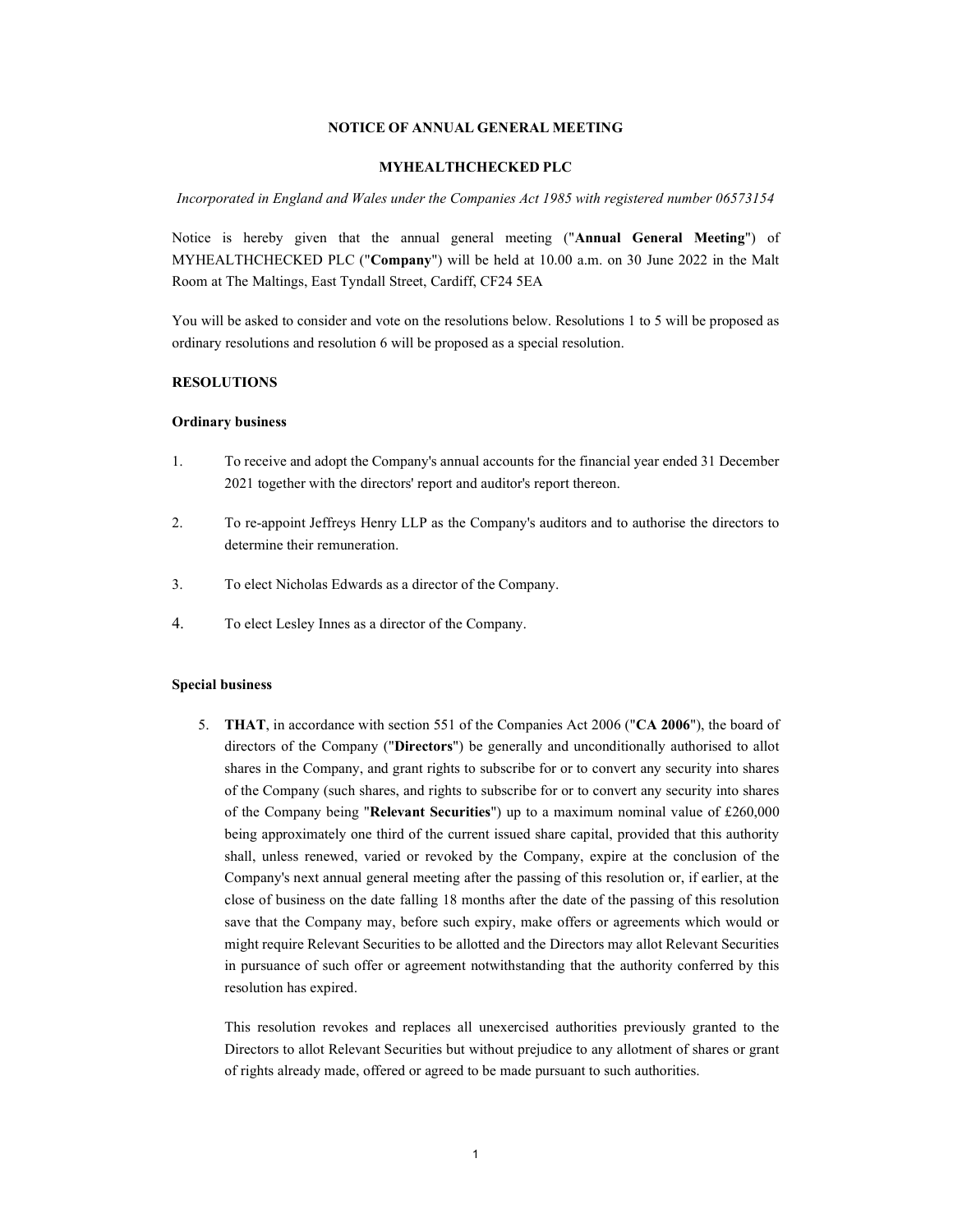- 6. THAT, subject to the passing of resolution 5, the Directors be authorised to allot equity securities (as defined in section 560 of the CA 2006) for cash under the authority conferred by that resolution and/or to sell ordinary shares held by the Company as treasury shares as if section 561 of the CA 2006 did not apply to any such allotment or sale, provided that such authority shall be limited to:
	- (a) the allotment of equity securities in connection with an offer of equity securities (including, without limitation, a rights issue and an open offer):
		- (i) to the holders of ordinary shares in proportion (as nearly as may be practicable) to their respective holdings; and
		- (ii) to holders of other equity securities as required by the rights of those securities or as the Directors otherwise consider necessary,

but subject to such exclusions or other arrangements as the Directors may deem necessary or expedient in relation to treasury shares, fractional entitlements, record dates, legal or practical problems in or under the laws of any territory or the requirements of any regulatory body or stock exchange; and

(b) the allotment of equity securities or sale of treasury shares (otherwise than pursuant to paragraph (a) of this resolution) to any person up to an aggregate nominal amount of £78,000, being approximately 10% of the current issued share capital.

The authority granted by this resolution will expire at the conclusion of the Company's next annual general meeting after the passing of this resolution or, if earlier, at the close of business on the date falling 18 months after the date of the passing of this resolution, save that the Company may, before such expiry make offers or agreements which would or might require equity securities to be allotted (or treasury shares to be sold) after the authority expires and the Directors may allot equity securities (or sell treasury shares) in pursuance of any such offer or agreement as if the authority had not expired.

This resolution revokes and replaces all unexercised powers previously granted to the Directors to allot equity securities or sell treasury shares as if section 561 of the CA 2006 did not apply but without prejudice to any allotment of equity securities or sale of treasury shares already made or agreed to be made pursuant to such authorities.

| By order of the Board | Registered office:                |
|-----------------------|-----------------------------------|
| Lesley Innes          | MYHEALTHCHECKED PLC               |
| Company secretary     | The Maltings, East Tyndall Street |
|                       | Cardiff, CF24 5EA                 |
| 6 June 2022           |                                   |

2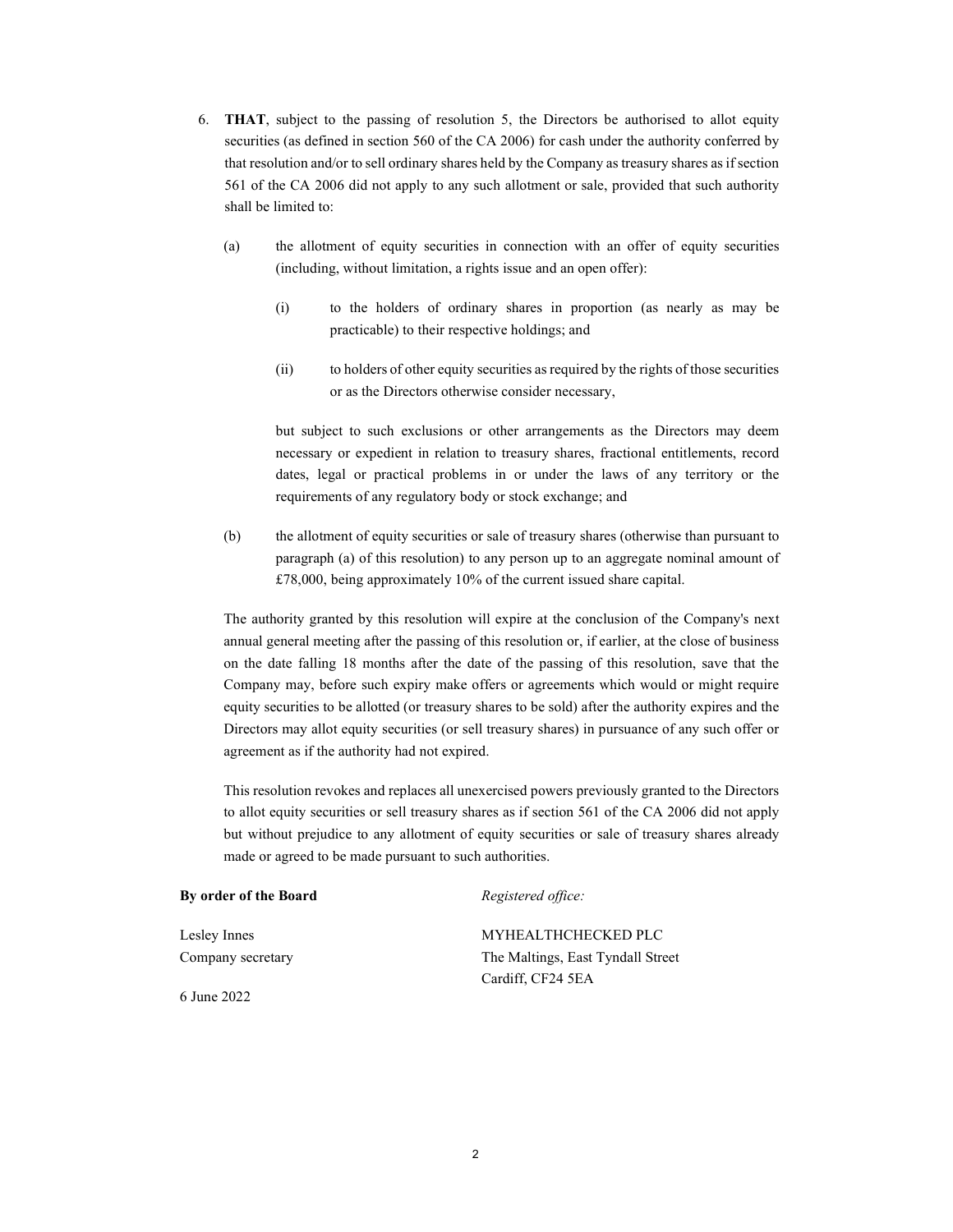### NOTES TO THE NOTICE OF ANNUAL GENERAL MEETING

- 1. Only those shareholders registered in the Company's register of members at:
	- 6.00 p.m. on 28 June 2022; or,
	- if the Annual General Meeting is adjourned, at 6.00 p.m. on the day two business days prior to the adjourned meeting,

shall be entitled to attend, speak and vote at the Annual General Meeting. Changes to the register of members after the relevant deadline shall be disregarded in determining the rights of any person to attend and vote at the Annual General Meeting.

- 2. If you are a shareholder who is entitled to attend and vote at the Annual General Meeting, you are entitled to appoint one or more proxies to exercise all or any of your rights to attend, speak and vote at the Annual General Meeting and you should have received a form of proxy with this Notice of Annual General Meeting. A proxy does not need to be a shareholder of the Company but must attend the Annual General Meeting to represent you. You can only appoint a proxy using the procedures set out in these notes and the notes to the form of proxy.
- 3. You may appoint more than one proxy provided each proxy is appointed to exercise the rights attached to a different share or shares held by that shareholder. To appoint more than one proxy, you may photocopy the form of proxy or request additional copies of the form of proxy from Neville Registrars Limited, Neville House, Steelpark Road, Halesowen, West Midlands B62 8HD, tel: +44 (0) 121 585 1131. You will need to state clearly on each form of proxy the number of shares in relation to which the proxy is appointed. If you wish your proxy to speak on your behalf at the Annual General Meeting you will need to appoint your own choice of proxy (not the chairman) and give your instructions directly to them.
- 4. Shareholders can:
	- appoint a proxy or proxies and give proxy instructions by returning the enclosed form of proxy by post (see note 6); or
	- if a CREST member, register their proxy appointment by utilising the CREST electronic proxy appointment service (see note 7).
- 5. A vote withheld is not a vote in law, which means that the vote will not be counted in the calculation of votes for or against the resolution. If no voting indication is given, your proxy will vote or abstain from voting at his or her discretion. Your proxy will vote (or abstain from voting) as he or she thinks fit in relation to any other matter which is put before the Annual General Meeting.
- 6. The notes to the form of proxy explain how to direct your proxy how to vote on each resolution or withhold their vote.

To appoint a proxy using the form of proxy, the form must be:

completed and signed;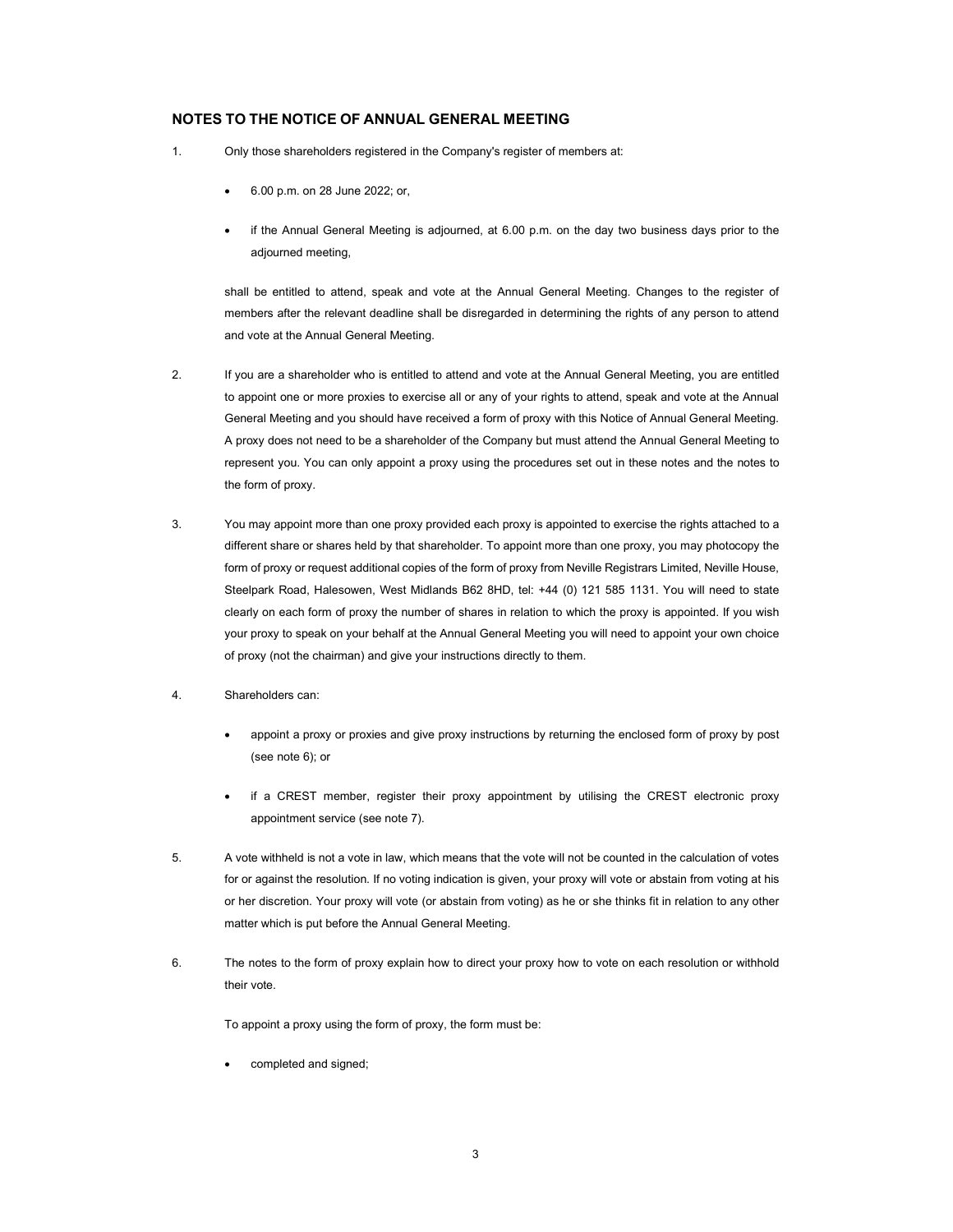- sent or delivered to Neville Registrars Limited at Neville House, Steelpark Road, Halesowen, West Midlands B62 8HD; and
- received by Neville Registrars Limited no later than 10.00 a.m. on 28 June 2022.
- In the case of a shareholder which is a company, the form of proxy must be executed under its common seal or signed on its behalf by an officer of the company or an attorney for the company.

Any power of attorney or any other authority under which the form of proxy is signed (or a duly certified copy of such power or authority) must be included with the form of proxy.

If you have not received a form of proxy and believe that you should have one, or if you require additional forms of proxy, please contact Neville Registrars Limited, Neville House, Steelpark Road, Halesowen, West Midlands B62 8HD, tel: +44 (0) 121 585 1131.

7. CREST members who wish to appoint a proxy or proxies by utilising the CREST electronic proxy appointment service may do so for the Annual General Meeting and any adjournment(s) of it by using the procedures described in the CREST Manual (available via www.euroclear.com). CREST Personal Members or other CREST sponsored members, and those CREST members who have appointed a voting service provider(s), should refer to their CREST sponsor or voting service provider(s), who will be able to take the appropriate action on their behalf.

For a proxy appointment or instructions made using the CREST service to be valid, the appropriate CREST message (a "CREST Proxy Instruction") must be properly authenticated in accordance with Euroclear UK & International Limited's ("EUI") specifications and must contain the information required for such instructions, as described in the CREST Manual. The message, regardless of whether it constitutes the appointment of a proxy or is an amendment to the instruction given to a previously appointed proxy, must, in order to be valid, be transmitted so as to be received by Neville Registrars Limited (ID 7RA11) no later than 10.00 a.m. on 28 June 2022, or, in the event of an adjournment of the Annual General Meeting, 48 hours (excluding non-working days) before the adjourned meeting. For this purpose, the time of receipt will be taken to be the time (as determined by the timestamp applied to the message by the CREST Applications Host) from which the issuer's agent is able to retrieve the message by enquiry to CREST in the manner prescribed by CREST. After this time, any change of instructions to proxies appointed through CREST should be communicated to the appointee through other means.

CREST members and, where applicable, their CREST sponsors or voting service providers should note that EUI does not make available special procedures in CREST for any particular message. Normal system timings and limitations will therefore apply in relation to the input of CREST Proxy Instructions. It is the responsibility of the CREST member concerned to take (or, if the CREST member is a CREST personal member or sponsored member or has appointed a voting service provider(s), to procure that his/her CREST sponsor or voting service provider(s) take(s)) such action as shall be necessary to ensure that a message is transmitted by means of the CREST system by any particular time. In this connection, CREST members and, where applicable, their CREST sponsors or voting service providers are referred, in particular, to those sections of the CREST Manual concerning practical limitations of the CREST system and timings.

The Company may treat as invalid a CREST Proxy Instruction in the circumstances set out in regulation 35(5)(a) of the Uncertificated Securities Regulations 2001.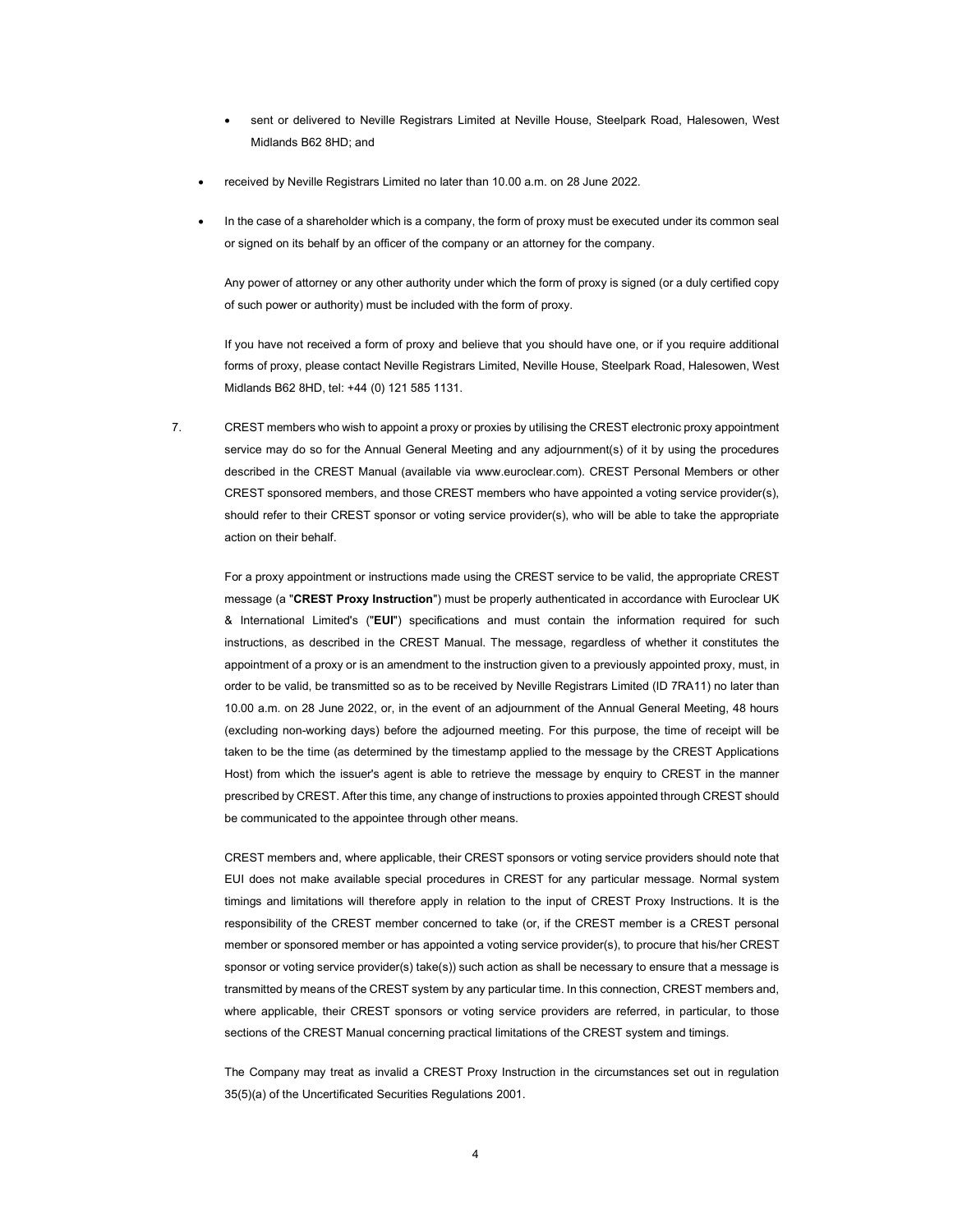- 8. In the case of joint holders, where more than one of the joint holders completes a proxy appointment, only the appointment submitted by the most senior holder will be accepted. Seniority is determined by the order in which the names of the joint holders appear in the Company's register of members in respect of the joint holding (the first-named being the most senior).
- 9. Shareholders may change proxy instructions by submitting a new proxy appointment using the methods set out above. Note that the cut-off time for receipt of proxy appointments also applies in relation to amended instructions; any amended proxy appointment received after the relevant cut-off time will be disregarded.

Where you have appointed a proxy using the hard-copy form of proxy and would like to change the instructions using another hard-copy form of proxy, please contact Neville Registrars Limited, Neville House, Steelpark Road, Halesowen, West Midlands B62 8HD, tel: +44 (0) 121 585 1131.

If you submit more than one valid proxy appointment, the appointment received last before the latest time for the receipt of proxies will take precedence.

10. A shareholder may change a proxy instruction but to do so you will need to inform the Company in writing by sending a signed hard-copy notice clearly stating your intention to revoke your proxy appointment to Neville Registrars Limited, Neville House, Steelpark Road, Halesowen, West Midlands B62 8HD. In the case of a shareholder which is a company, the revocation notice must be executed under its common seal or signed on its behalf by an officer of the company or an attorney for the company. Any power of attorney or any other authority under which the revocation notice is signed (or a duly certified copy of such power or authority) must be included with the revocation notice.

The revocation notice must be received by Neville Registrars Limited no later than 10.00 a.m. on 28 June 2022.

If you attempt to revoke your proxy appointment but the revocation is received after the time specified, your original proxy appointment will remain valid unless you attend the Annual General Meeting and vote in person.

Appointment of a proxy does not preclude you from attending the Annual General Meeting and voting in person. If you have appointed a proxy and attend the Annual General Meeting in person, your proxy appointment will automatically be terminated.

- 11. A corporation which is a shareholder can appoint one or more corporate representatives who may exercise, on its behalf, all its powers as a shareholder provided that no more than one corporate representative exercises powers over the same share.
- 12. You may not use any electronic address provided either:
	- in this Notice of Annual General Meeting; or
	- any related documents (including the chairman's letter and form of proxy),

to communicate with the Company for any purposes other than those expressly stated.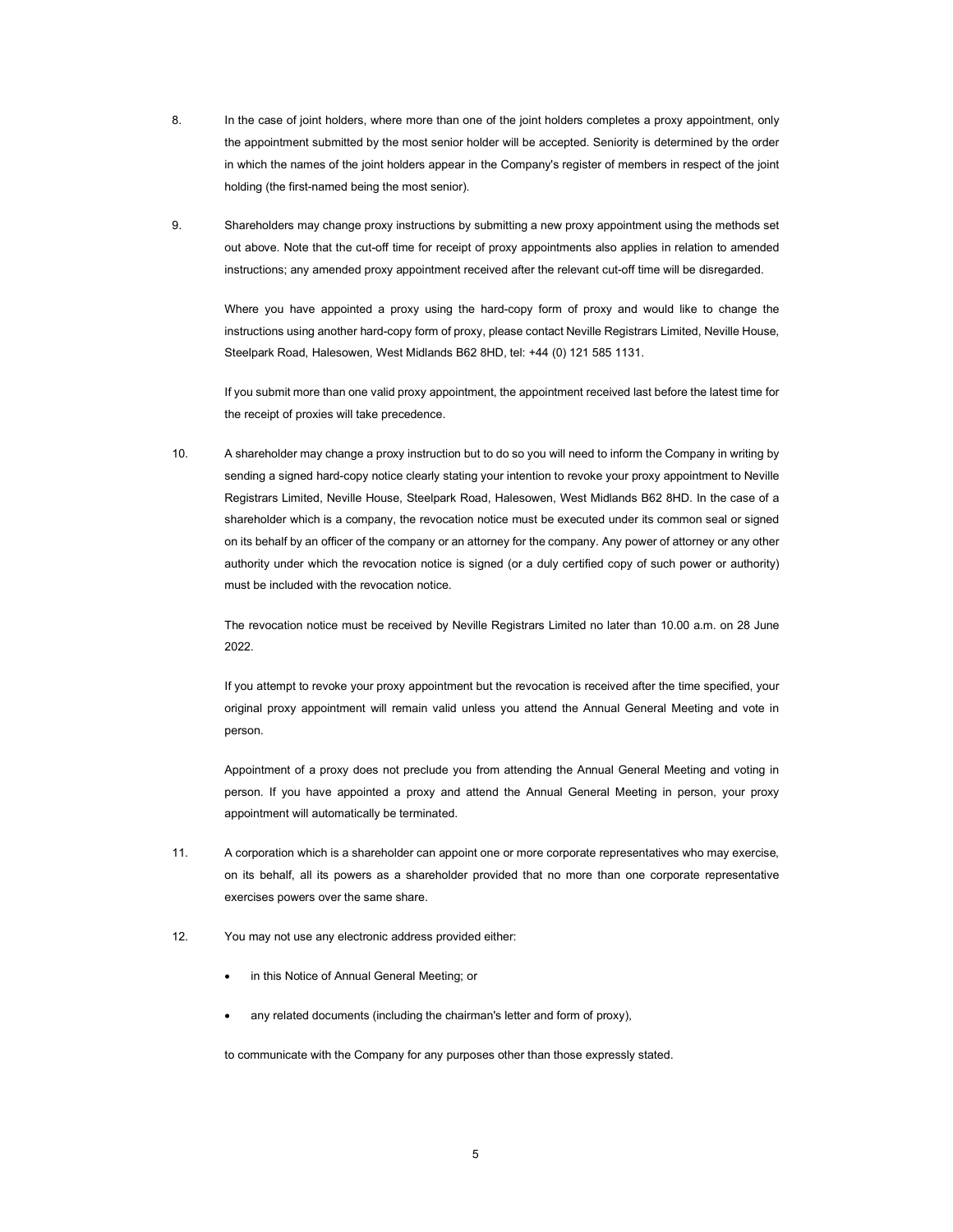## EXPLANATION OF RESOLUTIONS

An explanation of each of the resolutions to be proposed at the Annual General Meeting is set out below.

## Resolution 1 – Receiving the accounts and reports

All companies are required by law to lay their annual accounts before a general meeting of the Company, together with the directors' reports and auditors' report on the accounts. At the Annual General Meeting, the directors will present these documents to the shareholders for the financial year ended 31 December 2021.

### Resolution 2 – Re-appointment of auditors

The auditors are required to be re-appointed at each annual general meeting at which accounts are laid. The Directors are proposing the re-appointment of Jeffreys Henry LLP as auditors. This resolution also authorises the Directors to fix the auditors' remuneration.

# Resolutions 3 and 4 – Re-election of directors – New directors

These resolutions concern the re-election of Nicholas Edwards and Lesley Innes as directors of the Company, who were each appointed by the board since the last annual general meeting of the Company.

#### Resolution 5 – Directors' power to allot shares

This resolution deals with the Directors' authority to allot Relevant Securities in accordance with section 551 of the CA 2006.

If passed, the resolution will authorise the Directors to allot Relevant Securities up to a maximum nominal amount of £260,000 which represents approximately one third of the Company's issued ordinary shares as at 1 June 2022 (being the latest practicable date prior to the publication of this document).

As at close of business on 1 June 2022 (being the latest practicable date prior to the publication of this document), the Company did not hold any treasury shares.

The authority granted by this resolution will expire at the close of business on the date falling 18 months after the date of the passing of the resolution or, if earlier, on the conclusion of next year's annual general meeting.

## Resolution 6 – Directors' power to issue shares for cash

This resolution will, if passed, give the Directors power, pursuant to the authority to allot granted by resolution 5, to allot equity securities (as defined by section 560 of the CA 2006) or sell treasury shares for cash other than in accordance with the statutory pre-emption rights (which require a company to offer all allotments for cash first to existing shareholders in proportion to their holdings). The relevant circumstances are either where the allotment takes place in connection with a rights issue, open offer or other pre-emptive offer or the allotment is limited to a maximum nominal amount of £78,000 which represents approximately 10% of the Company's issued ordinary share capital as at 1 June 2022 (being the latest practicable date prior to the publication of this document).